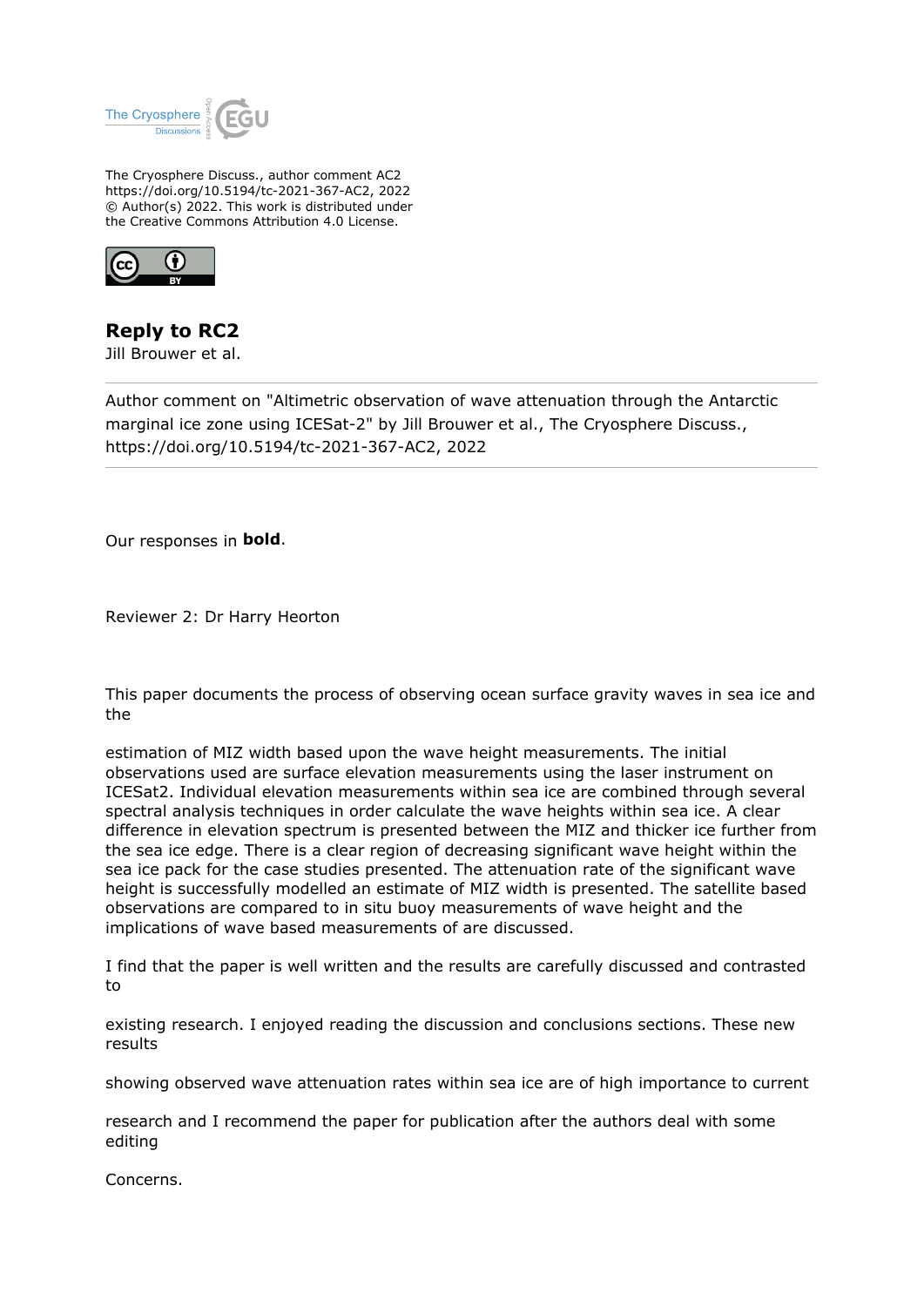**We thank Dr Heorton for his very thorough consideration of the manuscript, including encouraging remarks as well as both scientific and structural improvement suggestions.**

First I found that my reading of the paper was greatly hampered by the volume of data presented in the paper. In particular I recommend that the authors remove many of the figures to supplemental material. Each case study needs only 2 figures within the paper body. One for the initial data, and another for the retrieved parameters, for example. Currently each study has 7 figures. The inclusion of 7 different analysis techniques and 3+ plots for each technique for both case studies, and then a further figure inter-comparing these techniques these techniques (figure 17) when they appear to produce very similar results, makes the the reading of the paper a chore and lessens the impact of what is a high quality paper.

Further in the paper a single FIRF wavelength analysis was presented and the best to use for MIZ width estimates. Please consider presenting the case studies for this method only, with a table or figure summarising the other methods and the extended figures in supplemental material.

**Your point highlights a major consideration/discussion point among the authors during the writing of the manuscript: to use a supplement or to avoid it? In fact, your solution represents "the other choice": key figures in the main text but figures of lesser importance moved to a supplement (a similar permutation was also discussed internally before submission!)** 

**In the end, we decided to retain all figures in a "linear" style narrative. Although this structure didn't draw criticism from the other reviewer, we can clearly see the drawback of this choice, as you clearly outlined.** 

**I can't fault your suggested structure too much (there was considerable internal debate about this!) - it retains key information in the main text while keeping the details available for those who want a deeper dive. We will incorporate these suggestions in a revised structure for the next submission. Thanks for taking the time to suggest this structure.** 

My second concern is with the method of MIZ width estimation. Currently the authors use the

point at which the modelled wave height drops below the model error. However, there is no data

that is apparent at this point, as the authors point out that other effects then dominate the signal,

such as ice dynamics. As the authors state that the extent of the MIZ is the region where wave

energy is of greater importance than ice dynamics, then surely the 'first local minima' in figure 5,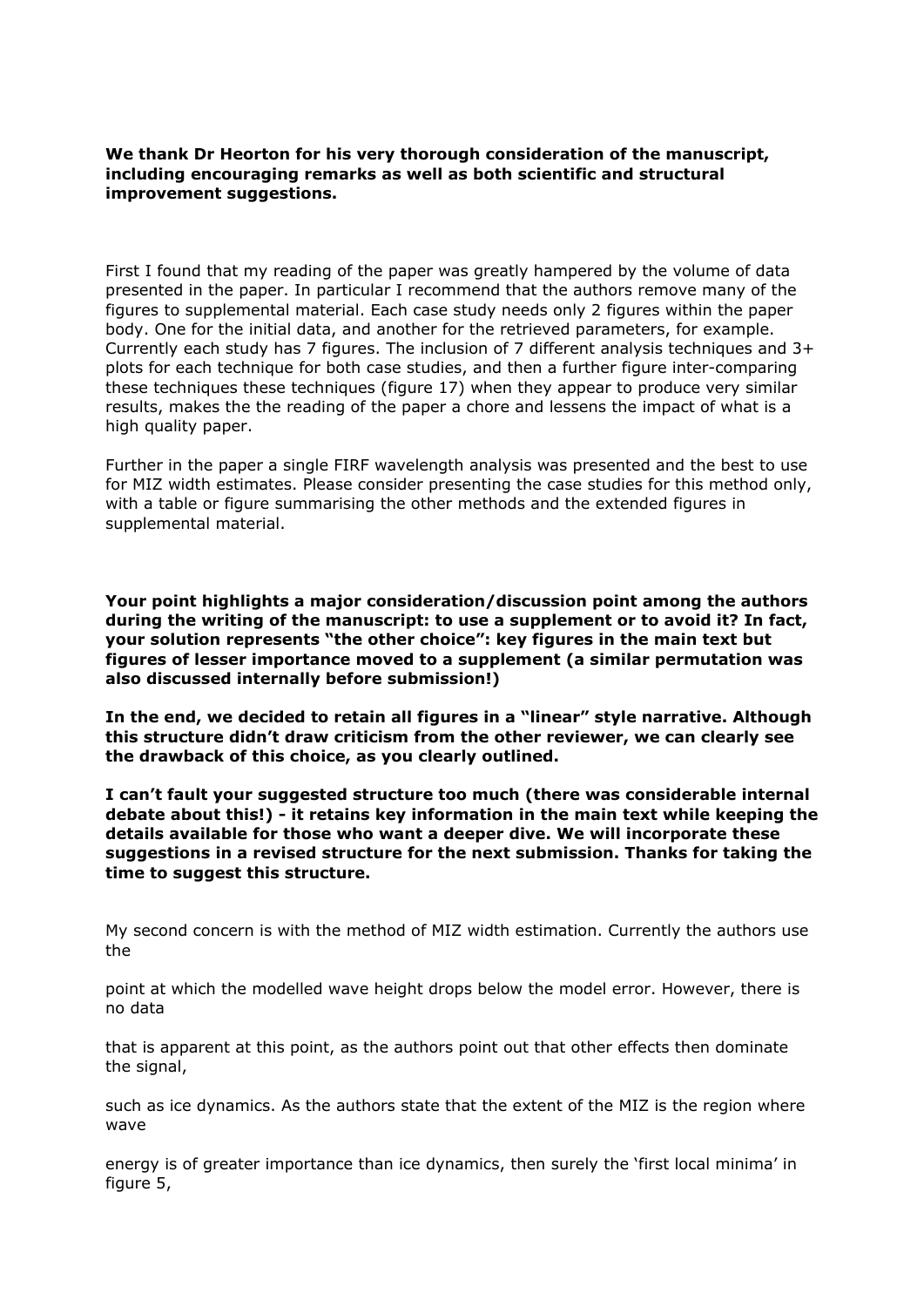or the 'break point' in figure 6, are also valid points at estimating the MIZ width. The

measurements for the case studies show will also give a MIZ the exceeds that from Ice

concentration. Including them as other estimates of MIZ width in the rest of the study (say in

figure 18 and 19) will improve the strength of the results.

**We are not quite sure what "there is no data that is apparent at this point" means. We explicitly (manually) excluded all tracks where the transition region was obscured by cloud - so all tracks presented here had data in the region of transition from wave-dominated to structure-dominated Hs contributions.** 

**Regarding your points (separated out here) of 1) "surely the 'first local minima' in figure 5 … [is a] valid point at estimating the MIZ width"; and 2) "[surely the] … 'break point' in figure 6 [is a] valid point at estimating the MIZ width": we did in fact consider both of these choices early in our work, but these were both ruled out. We would like to respond to these separately and explicitly:**

- **This would indeed be a simpler method than what we chose (requiring only a GAM smooth, thus dispensing with the complicated breakpoint calculation). The problem with using the first local minimum as the MIZ width is that this is just a simple smooth of the underlying height data. Smoothing kernels have a finite width, and we could imagine circumstances in which information is needlessly lost by this simpler technique. Further, the use of the breakpoint method allows us to model the Hs attenuation with linear or exponential curves, in line with current understanding and modelling of wave attenuation in ice, as opposed to a more arbitrary smoothing curve.**
- **The disadvantage of simply using the breakpoint is that a) the "inner" regime (ice structure-dominated part) contributes to the location of the breakpoint. This is undesirable (i.e., ice ~2\*breakpoints from the edge can influence the location of the breakpoint, but is far from the limit of wave penetration so should not influence the location of the boundary). Our method, while more complex, avoids this problem.**

Specific points:

L 5 Are these new techniques presented within this paper?

#### **Yes - the GAM smoothing -> breakpoint estimation -> combination is new, even if the FIRF technique has been applied to other problems elsewhere before.**

L31 are you saying that long-period wave impact the size distribution far into the sea ice pack?

This sentence is long and hard to follow.

## **Yes, this was our intent, and this has been shown in Kohout et al 2014, for**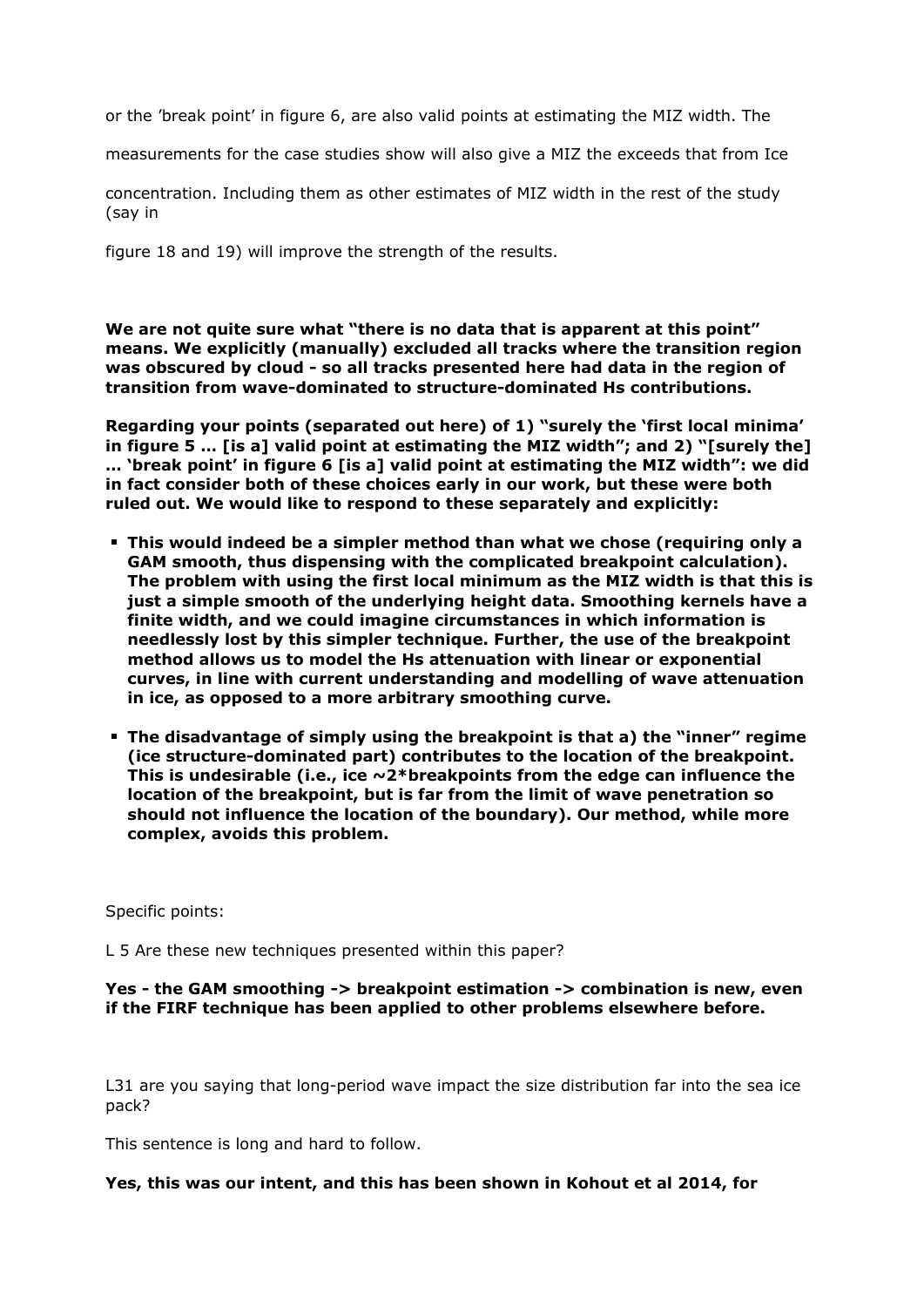**example, although this work was not referenced in this sentence (we plan to add it). To be clear in this response, we assume you are referring to the sentence beginning with "In some cases…" (i.e., the sentence ending on L31). We agree that it could be clarified and shortened, and will do so in the revision.**

L33 SO int he southern ocean wave do not penetrate? These tow sentences seem to contradict

each other

**Oh, my intent with that "attenuate" was something like "penetrate and attenuate" - rather than "become attenuated before significant penetration". Apologies for the ambiguity - this will be resolved in a revised submission.**

L80 New paragraph here will enable readers to find the purpose description more easily.

## **Agree - will be added.**

L 95, an extended description of the paper contents here will be useful This is a long technical

paper and a description of every section and key subsections will ease the navigation of it.

**This is a good point. Normally I avoid adding a structure sentence unnecessarily, but I agree that this manuscript would benefit from it. Will be added in the revision.**

#### L129 what is a 'segment height'?

**This is the terminology from the ATL07 product. A segment is a collection of returned photons over a finite distance (the distance varies from several metres to several tens of metres). Thus, segment height is the height of this segment, and is the fundamental quantity reported in ATL07. This will be clarified in the revised manuscript.**

Figure 4 Caption 'distance to the continent' is 'distance from the ice edge' surely?

#### **Yes - thanks for picking this up. Will be rectified.**

Figure 2. What benefit is there in having all three FIRF wavelengths presented here and in further figures? Is it possible to pick a best use case, and allow further description in supplemental material?

#### **There are four FIRFs presented here. We use the median of these four FIRFs**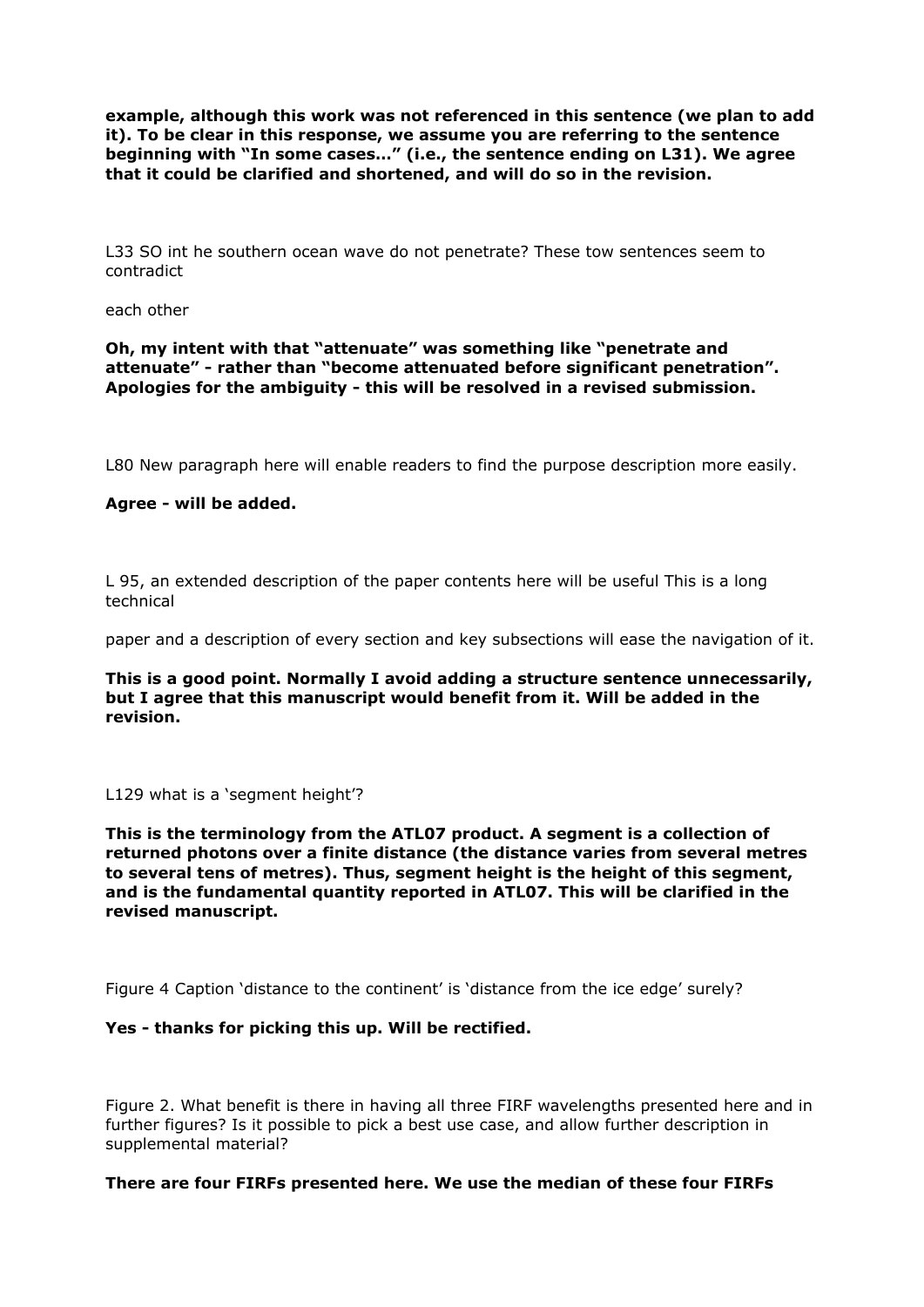# **when we use the SDF technique. The rationale behind using four FIRFs is given at around line 335.**

Figure 2. Please put the acquisition time and date in every caption where there is a figure

representing data from a single track. This makes it much easier to cross reference to other

studies and to make sure the reader is comparing like for like about the paper.

#### **A good suggestion - will be added.**

L275, I'm struggling to see how the peak shift towards longer wavelengths further from the ice

edge. Figure 4, top pane, has a peak for all colours at around wavenumber  $= 0.001$ . Is this what

you mean? I can see no significant movement in this peak.

**An earlier version of this figure had a linear x-axis, and the peak shift was far more readily apparent without the log transformation. While we still believe this shift is a robust feature, we concede that it's no longer apparent in the current figure version. This peak shift wording will be removed from a revised version of the manuscript.**

L277, there is no clear peak the second pane in Figure 4,

#### **This is correct - we don't expect a clear wave-related peak since waves have been fully attenuated here. As above, the text at line 274 will be amended to remove the wording around peak shifts, which will remove the ambiguity here too.**

L 281. I am struggling to see how figures 5-7 describe the model. There are three figures here with lots of detail that is not referred to in the paper. For example the letters a-g for figure 5 are not mentioned. Is it possible that these three figures can be abbreviated into one for the paper with the full figures moved to supplemental material?

**You're right in saying that many of the figures here have scant explanation. Part of the difficulty is that we're using the median of four spatial domain filters, so these probably need to be present, even if each one is not discussed in detail. While we're including the four SDF diagrams (for Figure 5), it seems that we might as well include the other techniques discussed. We like your idea to only include SDF/FIRF figures in the main text, and move the others to supplementary material. This will be done as part of the restructure.**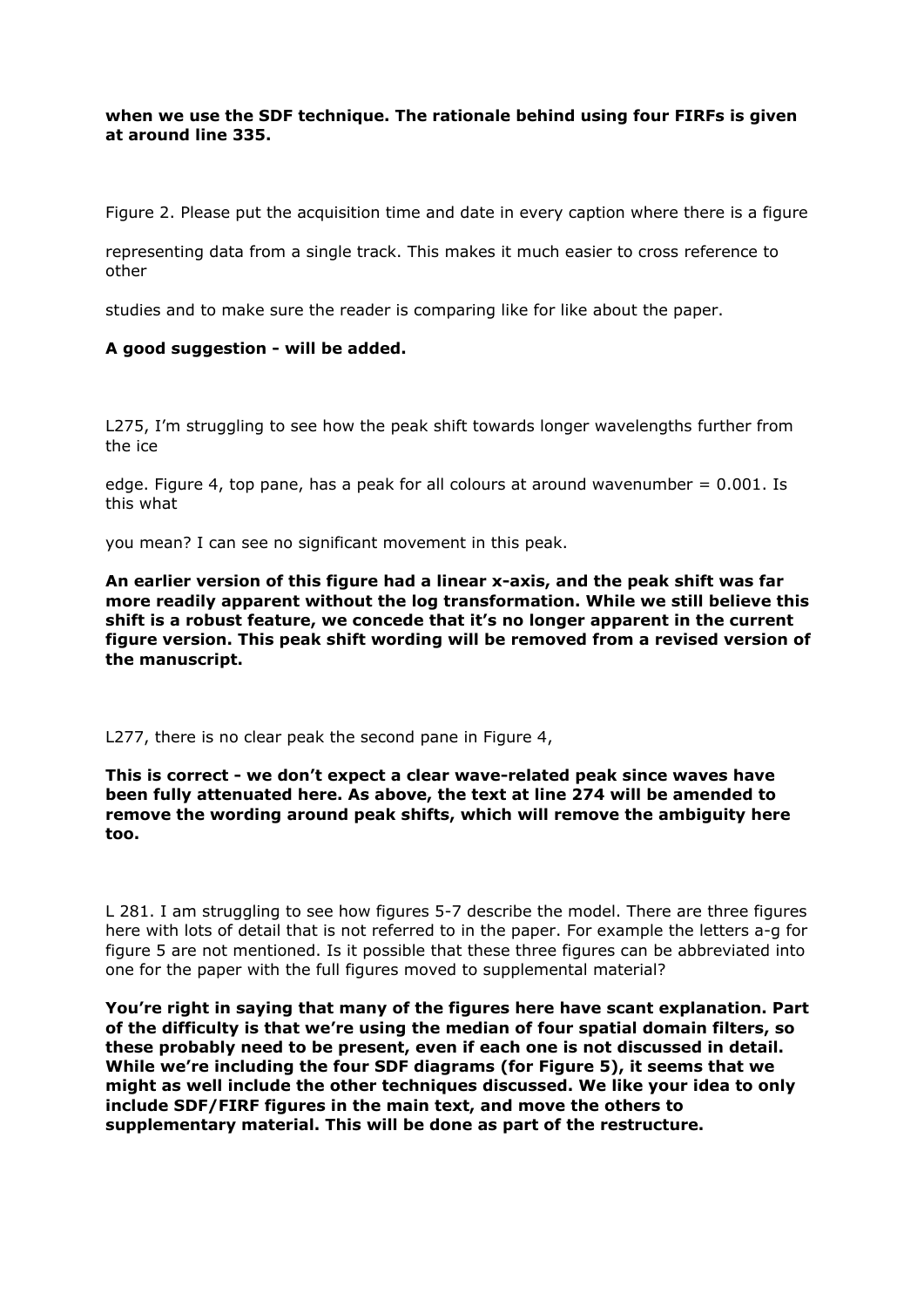Figures 6-7 I cannot find a description for how the red line is generated. Is it the point of intercept for the line of best fit in Hs? Please refer to this in the description in section 4.1.

## **Yes this is the point of intercept. We will add more detail as suggested.**

Figure 6, you do not refer directly to what exact value is shown by the grey scatter points. Are

they identical to the grey points in figure 5?

## **Thanks for pointing this out. These are Hs estimates as determined by the various techniques. Yes these are the same points as Fig 5. We will add this detail to the captions.**

Figure 8. This figure without the previous figures 5-7 may be all that is needed for the main paper.

**I appreciate the simplicity of this suggestion. We will implement the separate supplement idea and cut down on the figures presented in the main text, as suggested in your major comment above.**

Line 305. I don't not find it helpful for 19 lines of text to be supported by 7 figures. It makes the

paper very cumbersome to read, and lessens the impact of the results. Please re edit the figures to have two figure per track. Perhaps illustrating a single processing option, Hann Hm0, or a single FIRF, with the rest in supplemental material.

**The second case presented will naturally have a shorter explanation. But I agree that this will be rectified by implementing your structure suggestion, which we are happy to do. The FIRF approach will be presented in the main text, with the others in the supplementary material.** 

L 320, is it possible to give the distance from each buoy to the ice edge?

#### **Yes - this will be added. Good suggestion.**

L 322, you present 7 techniques for obtaining Hs from IS2, which was used for this comparison?

**Good point - this information should be clearly stated. In this case it was the Hann-filtered Hm0 technique but the Hann, boxcar and std-dev techniques all had very similar correlation coefficients. We didn't consider the SDF technique for the validation part of this work since it's not straightforward to get a single Hs number from a number of SDF-filtered time series that have overlapping frequency ranges. This information will be added.**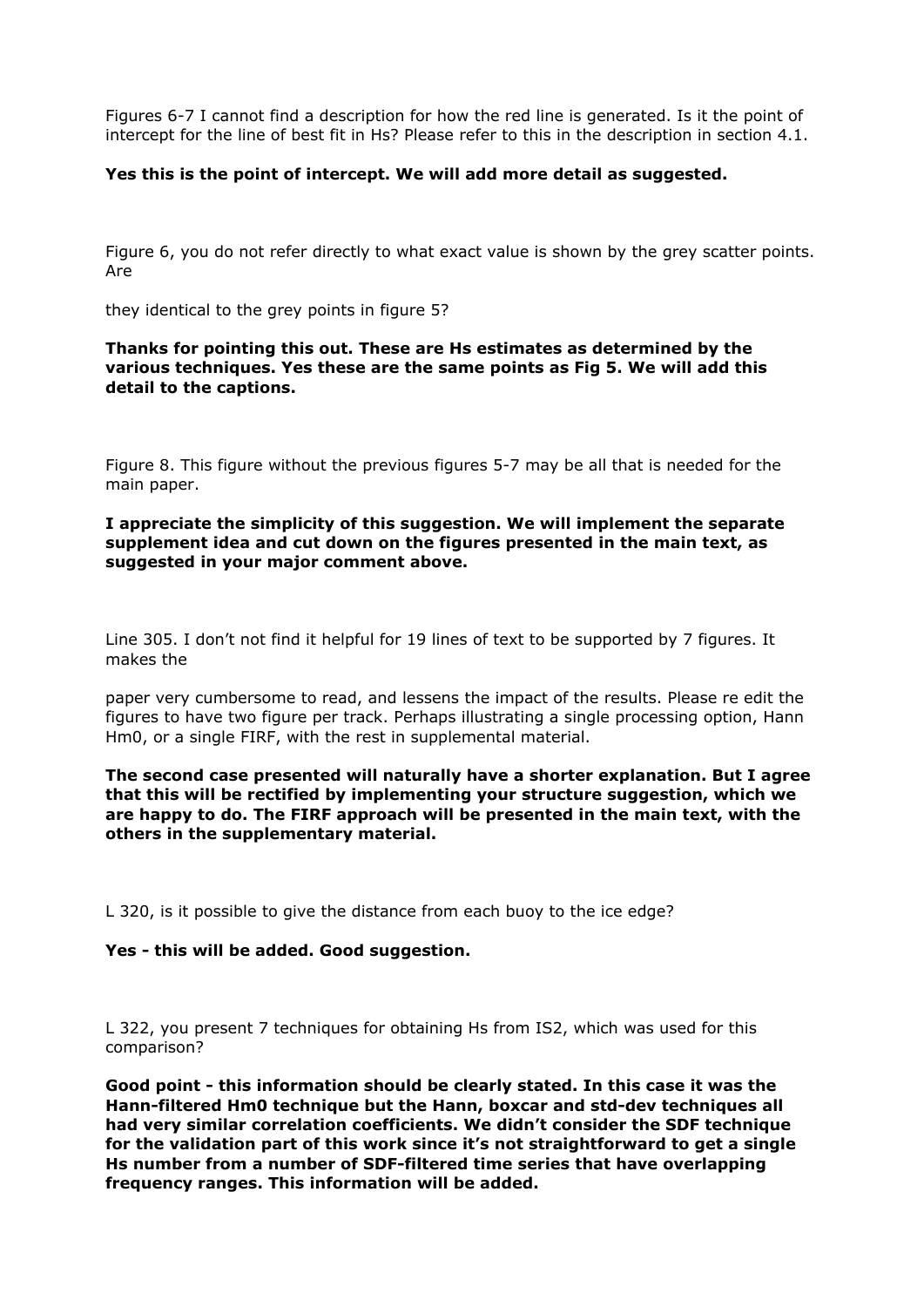L 328, for the satellite to buoy distance measurement, are you able to comment on whether the

satellite measurements are closer to the ice edge than the buoy, or vice versa? Knowledge of this is helpful for estimating whether the satellite is underestimating wave height, or whether the buoy is in a location of higher waves. The distances referred to in this section are larger than the MIZ extents presented elsewhere in the paper. Is it possible to use ice concentration data to get a distance from the buoy to 15% concentration? Also it would be nice to see the time series of

buoy records against the coincident satellite retrievals, is this possible to display?

**Yes. Since ICESat-2 has an obrital inclination of very close to 90 degrees, the alignment of the tracks is close to north-south, even with the relatively high latitude of this validation area. This means that, cloud coverage notwithstanding, the distance of nearest observation is almost always close in latitude, with most of the difference occurring in longitude. So the satellite closest satellite measurements are generally at a similar distance (from the ice edge) as the buoy (assuming that the ice edge occurs at a roughly constant latitude). We think that the anisotropy of buoy vs satellite measurement decorrelation should be the focus of a (potentially very interesting) follow-up study, rather than fully fleshed out here. That the distances are larger here (x-axis up to 500 km) than elsewhere in the paper is a really good point - we do need to at least describe the geometry of the situation a little better in this section - thank you for the good suggestion. Unfortunately there are insufficient buoy-ICESat-2 conjunctions to plot this in a time series with this buoy deployment. We think it's good fodder for a follow-up study (probably requiring a longer/larger buoy deployment covering a larger area of the MIZ).** 

L328, why does the regression slop indicate that there is an underestimation? Please expand. My interpretation of this is that there is less of a correlation in measurement as separation increases, which is difficult to interpret if the distance from the buoy to ice edge is not considered

**A correct estimation (i.e., not an under- or over-estimation) would have a slope (red line) of ~1, not the value of up to ~0.5 shown here - hence we have an underestimate of Hs when using the ICESat-2 techniques (compared to Hs values retrieved from the buoys). This will be made clearer in the manuscript. We agree that distance to the ice edge would have been an important parameter to consider if the satellite tracks weren't aligned mainly north-south (i.e., perpendicular to the ice edge), as described in the previous comment. Regardless, we think a more comprehensive study (with far more wave ice buoy data) is needed to really expand on this small validation study.**

L336 if a single technique is chosen, then please present only that one in the main paper. The rest is only helpful in supplemental material as there are far too many repeated plots.

**Point taken - SDF/FIRF techniques will be presented in the main text while the others will be relegated to supplementary material in the revised submission.**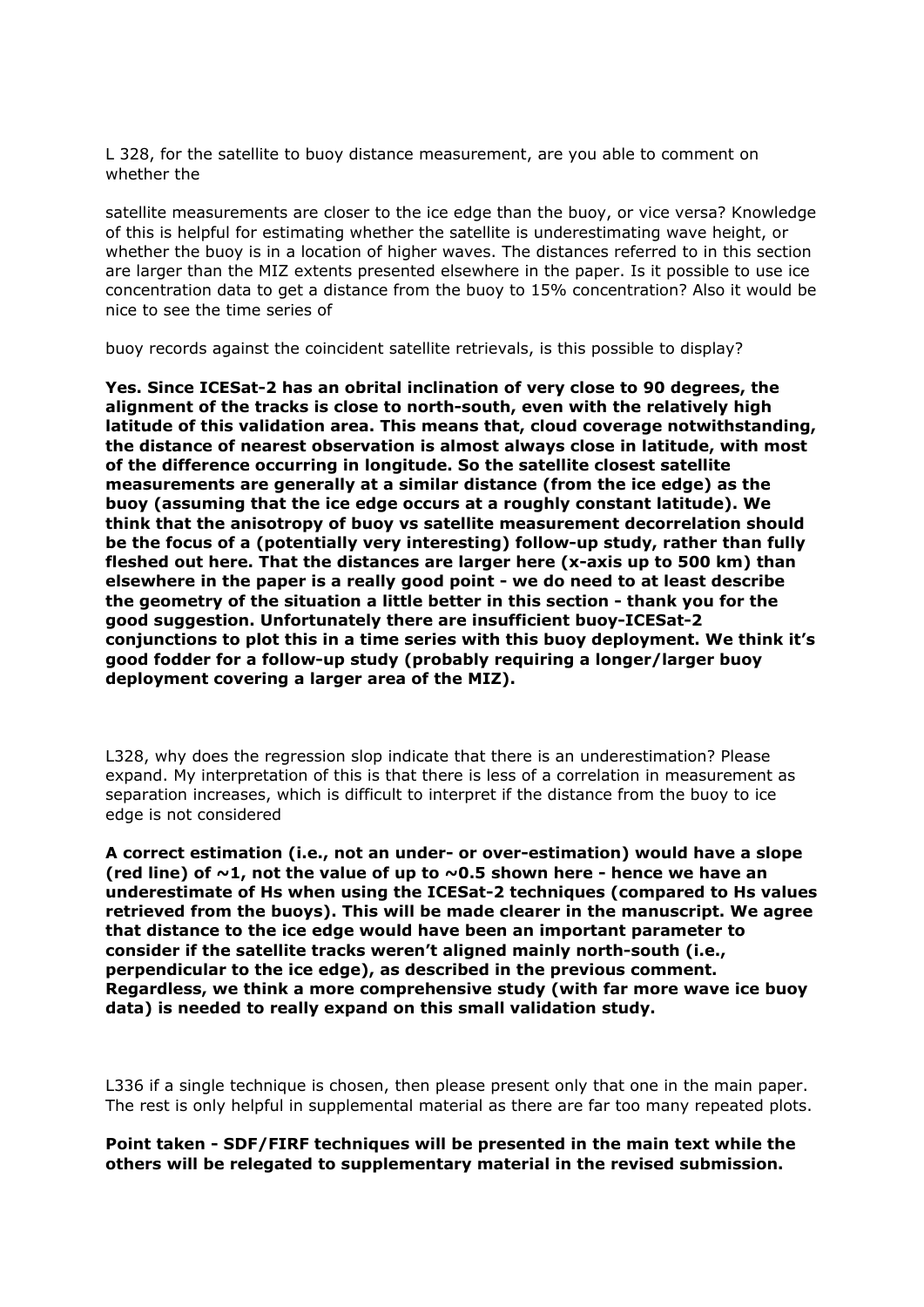L340 This suggest that only one SDF technique is required. Please reduce the main paper to

include only that one.

#### **Here by "appropriate SDF selection" we mean "the median of four SDFs" - so yes, all four are needed. We will, however, move the non-SDF techniques to supplementary material, as described above.**

Figure 11, again, does the caption mean to say 'distance from the ice edge' instead?

## **Yes - thanks again for picking up on this. Will be rectified in the resubmission**

L 344, I'm not surprised that all these techniques agree, as it is very hard to distinguish between

all the previously displayed data.

## **We're also happy that these techniques agree so well despite their fundamental differences!**

Figure 13, the MIZ width estimates for linear model appear to be the linear intercept, what is the

definition for the log scale model? I am struggling to find the definitions in the paper body.

**We simply log-transformed the y-axis and fitted a linear model to fit an exponential model. This was done since the "segmented" package, used for the breakpoint technique, can only fit straight lines. Upon searching, I now realise that we didn't include this in the methods, so it will be added in the revised manuscript. Thanks for drawing attention to it here.**

Figure 19. This caption needs expanding. What are the black dots? Why are they not included in the February IS2 cases? What statistical values are used to create the boxes?

**Apologies - this should have been included in the caption. From the GGplot boxplot documentation: "The lower and upper hinges correspond to the first and third quartiles (the 25th and 75th percentiles). The upper whisker extends from the hinge to the largest value no further than 1.5 \* IQR from the hinge (where IQR is the inter-quartile range, or distance between the first and third quartiles). The lower whisker extends from the hinge to the smallest value at most 1.5 \* IQR of the hinge. Data beyond the end of the whiskers are called "outlying" points and are plotted individually." This information will be distilled and added to the figure caption. Thanks for pointing this out.**